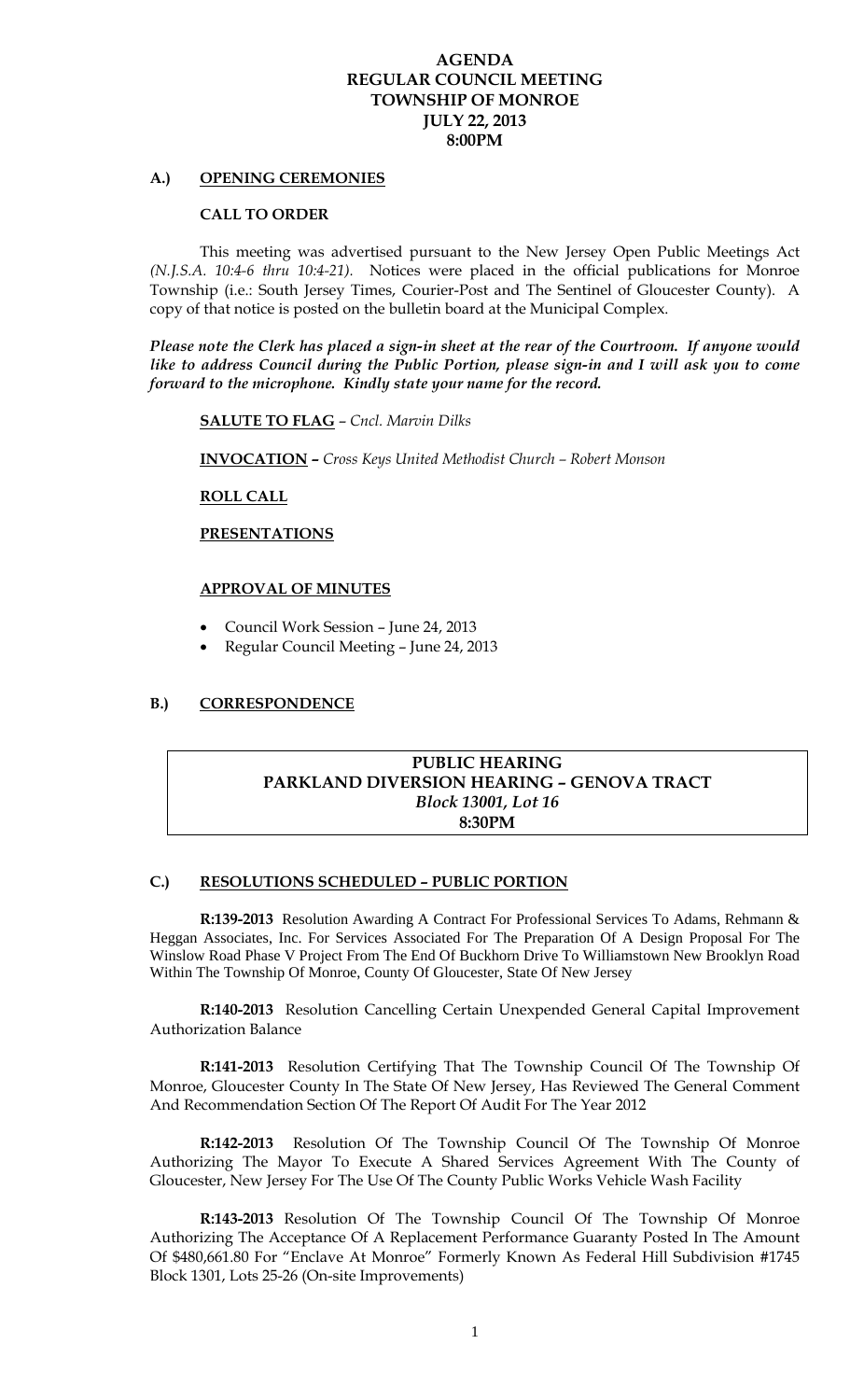## **AGENDA REGULAR COUNCIL MEETING TOWNSHIP OF MONROE JULY 22, 2013 8:00PM**

### **C.) RESOLUTIONS SCHEDULED – PUBLIC PORTION**

**R:144-2013** Resolution Of The Township Council Of The Township Of Monroe Authorizing The Acceptance Of A Replacement Performance Guaranty Posted In The Amount Of \$42,279.45 For "Enclave At Monroe" Formerly Known As Federal Hill Subdivision #1745, Block 1301, Lots 25-25 (Off-site Improvements)

**R:145-2013** Resolution Of The Township Council Of The Township Of Monroe Authorizing The Acceptance Of A Replacement Performance Guaranty Posted In The Amount Of \$690,302.25 For "Enclave At Monroe" Formerly Known As Federal Hill Subdivision #1745, Block 1301, Lots 25-25 (Paving & Landscaping Improvements)

 **R:146-2013** Resolution Releasing The Performance Guaranty Posted In The Amount Of \$480,661.80 For "Federal Hill", Subdivision #1745, Block 1301, Lots 25-26 (Off-site Improvements)

 **R:147-2013** Resolution Releasing The Performance Guaranty Posted In The Amount Of \$42,279.45 For "Federal Hill", Subdivision #1745, Block `301, Lots 25-26 (On-site Improvements)

 **R:148-2013** Resolution Releasing The Performance Guaranty Posted In The Amount Of \$690,302.25 For "Federal Hill", Subdivision #1745, Block 1301, Lots 25-26 (Paving & Landscaping Improvements)

**R:149-2013** Resolution Adjusting Township Of Monroe Tax Records

**R:150-2013** Resolution Authorizing The Township Of Monroe To Enter Into A Settlement Agreement With Westchester Fire Insurance Company And Pantarelli Homes, Inc. For Completion Of Site Improvements At Serenity Woods

**R:151-2013** Resolution Of The Township Council Of The Township Of Monroe Authorizing The Mayor To Execute The Urban County Cooperation Agreement With Eligible Municipalities For The Community Development Block Grant Entitlement And Home Investment Partnership Program Funds

**R:152-2013** A Resolution Committing Funds From The Affordable Housing Trust Fund For An Affordable Housing Assistance Program In Accordance With The Requirements Of The Council On Affordable Housing (COAH) And N.J.A.C. 5:97-8.8

 **R:153-2013** A Resolution Authorizing The Mayor To Enter Into A Memorandum Of Understanding With Diocesan Housing Services Corporation For The Purpose Of Advancing An Affordable Senior Housing Rental Development

**R:154-2013** Resolution Of The Township Council Of The Township Of Monroe Authorizing The Mayor To Execute A Developer's Agreement With Beazer Homes Corp. For Subdivision #1745, Block 1301, Lots 25 And 26

**R:155-2013** Resolution Approving The Bill List For The Council Meeting Of July 22, 2013

**R:156-2013** Resolution Awarding Professional Services Contract To Adams, Rehmann & Heggan Associates, Inc. For Dam Inspections, Preparation of Inspection Report and Updates To The Emergency Action Plan For The NJDEP For The Lower Victory Lakes Dam In The Township Of Monroe, County Of Gloucester, State of New Jersey

**R:157-2013** Resolution Supporting The State House Commission Pre-Application To The NJDEP Green Acres Program For Diversion Of A Portion Of The Genova Property Township Of Monroe, County Of Gloucester, Block 13001, Lot 16